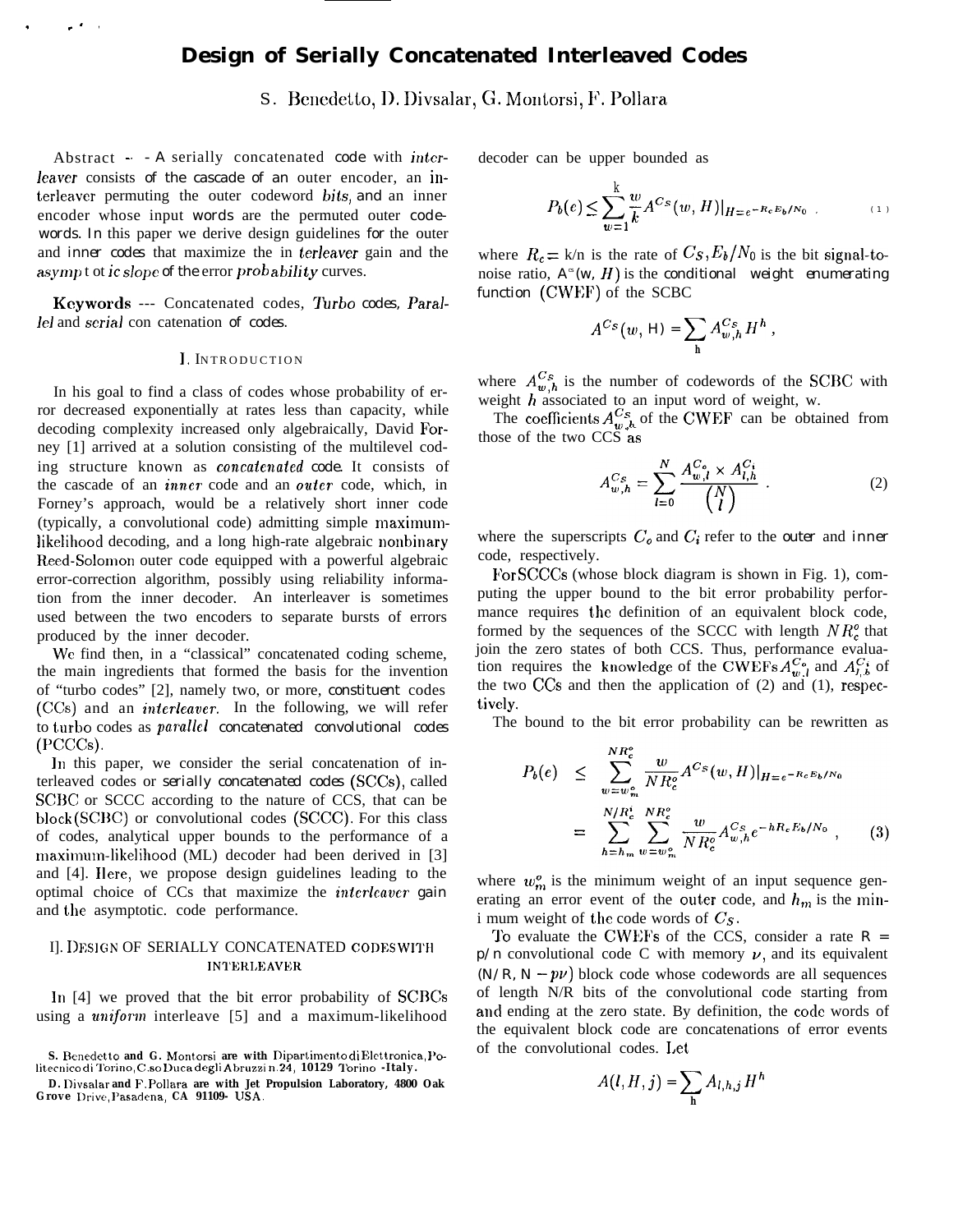

Fig. 1. Serially concatenated  $(n, k, N)$  convolutional code.

be the weight enumerating function of sequences of the convolutional code that concatenate  $j$  error events with total input weight *l*, where  $A_{l,h,j}$  is the number of sequences of weight h, input weight 1, and number of concatenated error events  $j$ . For N much larger than the memory of the convolutional code, the coefficient,  $A_{l,b}^{C}$  of the CWEF of the equivalent block code can be approximated by<sup>1</sup>

$$
A_{l,h}^C \sim \sum_{j=1}^{n_M} \binom{N/p}{j} A_{l,h,j} \tag{4}
$$

where  $n_M$ , the largest number of error events concatenated in a codeword of weight  $h$  and generated by a weight 1 input sequence, is a function of h and 1 that depends on the encoder, as we will see later.

Let us return now to the block code equivalent to the SCCC. Using previous result (4) with  $j = n^i$  for the inner code, and the analogous one for the outer  $code^2$ 

$$
A_{w,l}^{C_o} \sim \sum_{n^o=1}^{n_M^o} \left(\begin{matrix} N/p \\ n^o \end{matrix}\right) A_{w,l,n}^o
$$

and substituting them into  $(2)$ , we obtain the coefficient  $A_{w,h}^{Cs}$  of the serially concatenated block code equivalent to the SCCCin the form

$$
A_{w,h}^{C_S} \sim \sum_{l=d_f^o}^{N} \sum_{n^o=1}^{n_M^o} \sum_{n^i=1}^{n^i_M} \frac{\binom{N/p}{n^o} \binom{N/p}{n^i}}{\binom{N}{l}} A_{w,l,n^o}^o A_{l,h,n^i}^i , \quad (5)
$$

where  $d_f^o$  is the free distance of the outer code.

We are interested in large inter] eaver lengths, and thus use for the binomial coefficient the asymptotic approximation

$$
\binom{N}{n} \sim \frac{N^n}{n!} \, .
$$

Substitution of this approximation in (5) yields

$$
A_{w,h}^{Cs} \sim \sum_{l=d_j^c}^{N} \sum_{n^o=1}^{n_M^s} \sum_{n^i=1}^{n_M^t} \frac{N^{n^o+n^i-l}l!}{p^{n^o+n^i}n^o!n^i!} A_{w,l,n^o}^o A_{l,h,n^i}^i .
$$
 (6)

<sup>1</sup>Thisassumption permits neglecting the length of error events compared to N, and assuming that the number of ways j input sequences producing<br>j error events can be arranged in a register of length N is  $\binom{N(p)}{3}$ . The ratio N/p derives from the fact that the code has rate p/n, and thus N bits correspond to  $N/p$  input words or, equivalently, trellis steps.

<sup>2</sup>In the following, superscripts "o" and "i" will refer to quantities pertaining to outer and inner code, respectively.

Finally, substituting  $(6)$  into  $(3)$ , gives the bit error probability bound in the form

$$
P_b(e) \leq \sum_{h=h_m}^{N/R_c^*} e^{-hR_cE_b/N_0} \sum_{l=d_f^o}^{N} \sum_{n \geq 1}^{n_M^o} \sum_{n'=1}^{n_M^t} \frac{N^{n^o+n^i-l-1}l!}{p^{n^o+n^i-1}n^o!n^i!}
$$

$$
\cdot \sum_{w=w_m^o}^{N R_c^o} \frac{w}{k} A_{w,l,n^o}^o A_{l,h,n^i}^i . \qquad (7)
$$

Using expression  $(7)$  as the starting point, we will obtain some important design considerations. The bound (7) to the bit error probability is obtained by adding terms of the first summation with respect to the SCCC weights h. 'he coefficients of the exponentials in h depend, among other parameter, on N. For large N, and for a given  $h$ , the dominant coefficient of the exponentials in  $h$  is the one for which the exponent of N is maximum. Define this maximum exponent as

$$
\alpha(h) \stackrel{\Delta}{=} \max_{w,l} \{n^o + n^i - 1 - 1\}
$$

Evaluating  $\alpha(h)$  in general is not possible without specifying the CCs. Thus, we will consider two important cases, for which general expressions can be found.

# A. The exponent of N for the minimum weight

For large values of  $E_b/N_0$ , the performance of the SCC are dominated by the first term of the summation with respect to h, corresponding to the minimum value  $h = h_m$ . Remembering that, by definition,  $n_M^i$  and  $n_M^o$  are the maximum number of concatenated error events in codewords of the inner and outer code of weights  $h_m$  and l, respectively, the following inequalities hold true:

$$
n_M^i \le \left\lfloor \frac{h_m}{d_f^i} \right\rfloor, \ \ n_M^o \le \left\lfloor \frac{l}{d_f^o} \right\rfloor
$$

and

$$
\alpha(h_m) \le \left\lfloor \frac{h_m}{d_f^i} \right\rfloor + \left\lfloor \frac{l_m(h_m)}{d_f^o} \right\rfloor - l_m(h_m) - 1, \qquad (8)
$$

where  $l_m(h_m)$  is the minimum weight l of codewords of the outer code yielding a codeword of weight  $h_m$  of the inner code, and  $|x|$  mean s''integer part of  $x$ ".

In most cases,  $l_m(h_m) < 2d_f^o$ , and  $h_m < 2d_f^i$ , so that  $n_M^i =$  $n_M^o = 1$ , and (8) becomes

$$
\alpha(h_m) = 1 - l_m(h_m) \le 1 - d_f^o \tag{9}
$$

The result (9) shows that the exponent of N corresponding to the minimum-weight of SCCC codewords is always negative for  $d_f^o \geq 2$ , thus yielding an interleaver gain at high  $E_b/N_0$ . Substitution of the exponent  $\alpha(h_m)$  into (7) truncated to the first term of the summation with respect to h vields

$$
\lim_{\frac{E_b}{N_0}\to\infty} P_b(e) \leq B_m N^{1-d_f^o} \exp(-h_m R_c E_b/N_0)
$$
 (lo)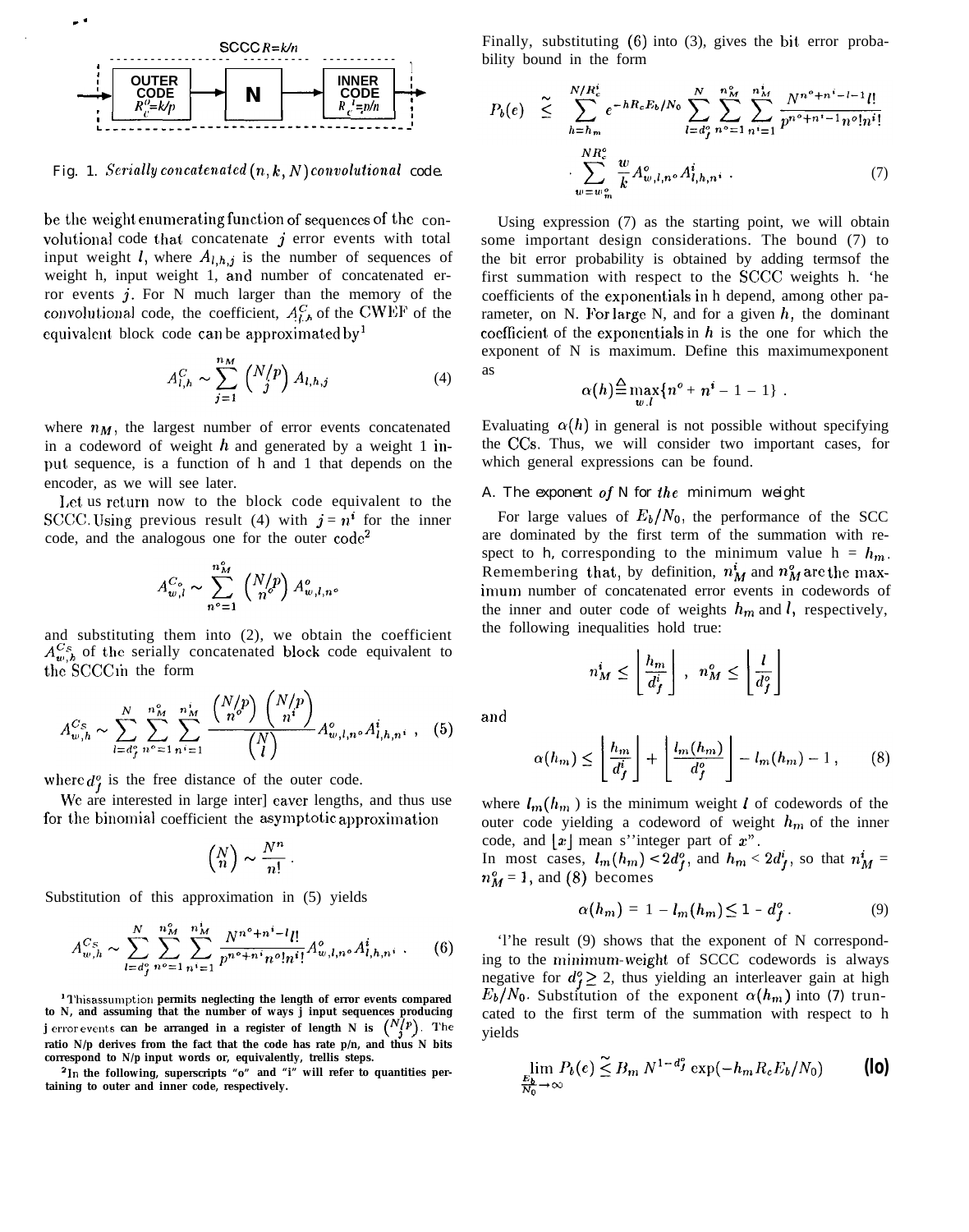where  $B_m$  is a suitable constant.

Expression (1 O) suggests the following conclusions:

- For the values of  $E_b/N_0$  and N where the SCCC performance is dominated by its free distance  $d_f^{Cs} = h_m$ , increasing the interleaver length yields a gain in perfor-**In** au ce.
- To increase the interleaver gain, one should choose an outer code with large *d;.*
- To improve the performance with  $E_b/N_0$ , One should choose au inner and outer code combination such that  $h_m$  is large.

These conclusions do not depend on the structure of the CCS, and thus they yield for both recursive and non recursive encoder.

We evaluate then the largest exponent of N, defined as

$$
\alpha_M \stackrel{\Delta}{=} \max_h \{ \alpha(h) \} = \max_{w,l,h} \{ n^o + n^i - 1 - 1 \} . \tag{11}
$$

This exponent will permit to find the dominant contribution to the bit error probability for  $N + cm$ .

#### B. *The maximum exponent of N*

We need to treat the cases of nonrecursive and recursive inner encoders separately. As we will see, non recursive eucoders and block encoders show the same behavior.

# A. Block and nonrecursive convolutional inner en**codcm**

Consider the inner code and its impact on the exponent of N in (1 1). For a nonrecursive inner encoder, we have  $n_M^i = l$ . In fact, every input sequence with weight, one generates a finite-weight error event, so that au input sequence with weight, *l* will generate, at most, 1 error events corresponding to the concatenation of 1 error events of input weight one. Since the uniform interleaver generates all possible permutation of its input, sequences, this event will certainly occur.

Thus, from (11 ) we have

$$
\alpha_M = n_M^o - 1 \geq 0 ,
$$

and interleaving gain is not allowed. 'l'his conclusion holds true for both SCCC employing nonrecursive inner encoder and for all SCHCs, since block codes have codewords corresponding to input words with weight equal to one.

For those SCCS we always have, for some h, coefficients of the exponential in h of (7) that increase with N, and this explains the divergence of the bound arising, for each  $E_b/N_0$ , when the coefficients increasing with N become dominant.

## B. Recursive inner **encoders**

In [6], we proved that, for recursive convolutional encoders, the minimum weight of input sequences generating error events is 2. As a consequence, au input sequence of weight,  $\bm{l}$ can generate at most  $\left|\frac{l}{2}\right|$  error events.

Assuming that the inner encoder of the SCCC is recursive, the maximum exponent of  $N$  in (11) becomes

$$
\alpha_M = \max_{w,l} \left\{ n_M^o + \left\lfloor \frac{l}{2} \right\rfloor - l - 1 \right\}
$$

$$
= \max_{w,l} \left\{ n_M^o - \left\lfloor \frac{l+1}{2} \right\rfloor - 1 \right\} . \quad (12)
$$

The maximization involves **l** and w, since  $n_M^o$  depends on both quantities. In fact, remembering its definition as the maximum number of concatenated error events of codewords of the outer code with weight  $l$  generated by input words of weight  $w$ , it is straightforward to obtain

$$
n_M^o = \min\left[\left\lfloor \frac{w}{w_m} \right\rfloor, \left\lfloor \frac{l}{d_f^o} \right\rfloor\right] \le \left\lfloor \frac{l}{d_f^o} \right\rfloor. \tag{13}
$$

Substituting now the last inequality (13) into (12) yields

$$
\alpha_M \le \max_l \left\{ \left\lfloor \frac{l}{d_f^o} \right\rfloor - \left\lfloor \frac{l+1}{2} \right\rfloor - 1 \right\} \qquad (14)
$$

The maximization of the RHS of (14) is lengthy but straightforward. 'l'he final result is

$$
\alpha_M = -\left\lfloor \frac{d_f^o + 1}{2} \right\rfloor \tag{15}
$$

The value (15) of  $\alpha_M$  shows that the exponents of N in (7) are always negative integers. '1'bus, for all  $h$ , the coefficients of the exponents in h decrease with N, and we always have an interleaver gain.

Denoting by  $d_{t,eff}^{i}$ , as in [5], the minimum weight, of codewords of the inner code generated by weight-2 input sequences, we obtain a different weight  $h(\alpha_M)$  for even and odd values of  $d_f^o$ .

## $d_f^o$  even

For  $d_f^o$  even, the weight  $h(\alpha_M)$  associated to the highest exponent of N, is given by

$$
h(\alpha_M)=\frac{d_f^o d_{t,\text{eff}}^i}{2}\,,
$$

since it is the weight of au inner codeword that concatenates  $d_f^o$  /2 error events with weight  $d_{i, \text{eff}}^i$ .

Substituting the exponent  $\alpha_M$  'into (7), approximated only by the term of the summation with respect to  $h$  corresponding to  $h = h(\alpha_M)$ , yields

$$
\lim_{N \to \infty} P_b(e) \leq B_{even} N^{-\frac{d^o}{2}} \exp\left[ -\frac{d^o_j d^i_{i, \text{eff}}}{2} R_c E_b / N_0 \right] , \tag{16}
$$

where  $B_{even}$  is a suiatble constant.

$$
d^o_{\boldsymbol{f}} \text{ odd}
$$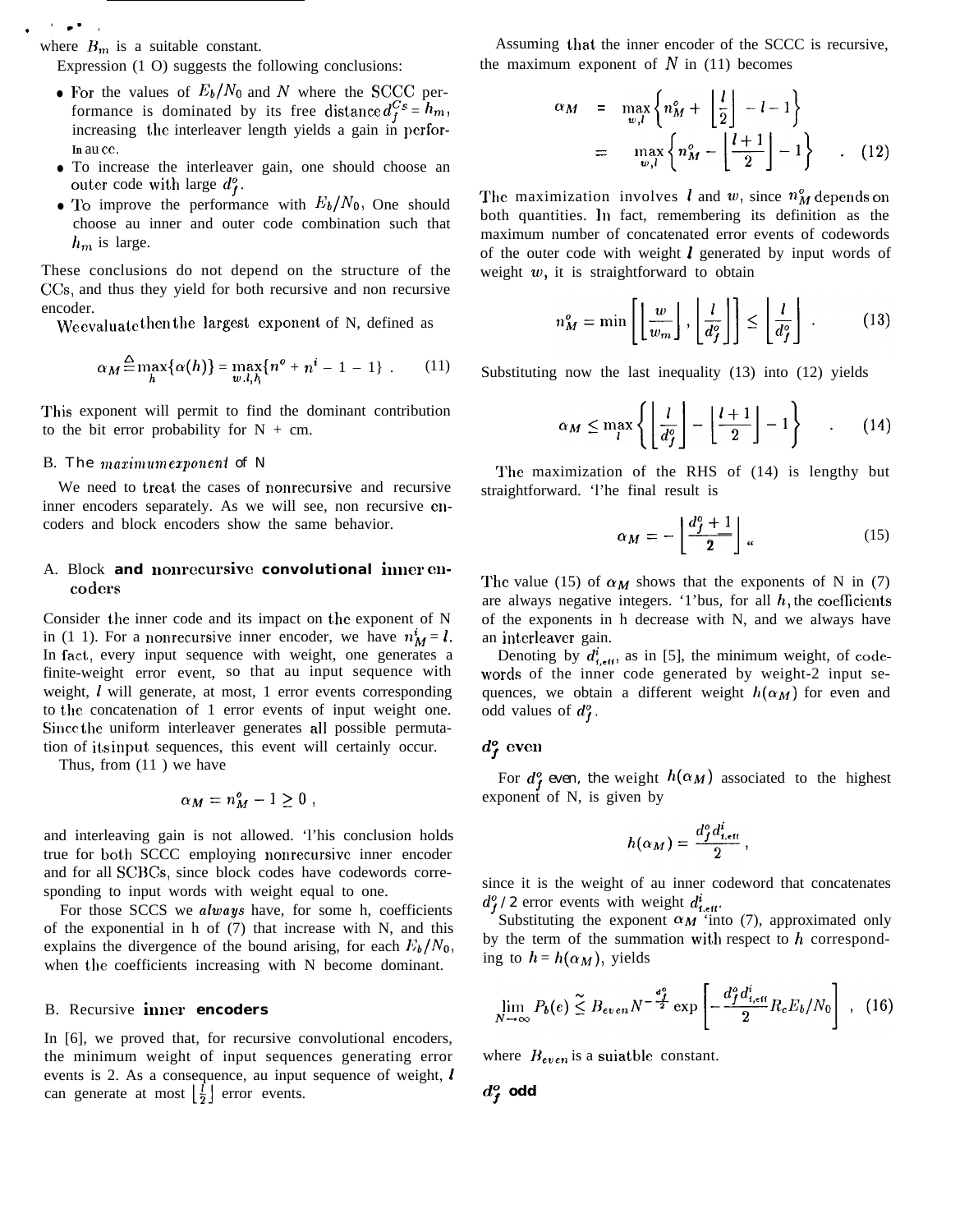. **9= ,** For  $d_f^o$  odd, the value of  $h(\alpha_M)$  is given by

$$
h(\alpha_M) = \frac{(d_f^o - 3)d_{t,\text{eff}}^i}{2} + h_m^{(3)},
$$

where  $h_m^{(3)}$  is the minimum weight of sequences of the inner code generated by a weight 3 input sequence. in this case, in fact, we have

$$
n_M^i = \frac{d_j^o - 1}{2}
$$

concatenated error events, of which  $n_M^i$  – 1 generated by weight 2 input sequences and one generated by a weight 3 input sequence.

Thus, substituting the exponent  $\alpha_M$  into (7) approximated by keeping only the term of the summation with respect to h corresponding to  $h = h(\alpha_M)$  yields

$$
\lim_{N \to \infty} P_b(e) \leq B_{odd} N^{-\frac{d_f^2 + 1}{2}}.
$$

$$
\exp \left\{ - \left[ \frac{(d_f^o - 3)d_{f,eff}^i}{2} + h_{mg}^{\frac{d_f^2}{2}} R_c E_b / N_0 \right] \right\} \quad (17)
$$

where  $B_{odd}$  is a suitable constant.

In both cases of  $d_f^o$  even and odd, we can draw from (16) and (17) a few important design considerations:

- in contrast with the case of block codes and nonrecursive convolutional inner encoders, the use of a recursive convolutional inner encoder always yields an interleave gain. As a consequence, the first design rule states that the inner cmcoder must be a convolutional recursive encoder.
- The coefficient  $h(\alpha_M)$  that multiplies the signal-to-noise ratio  $E_b/N_0$  in (7), increases for increasing values of  $d_{\text{t,eff}}^i$ . '1'bus, we deduce that **the effective free distance of the inner code must be nmximizcd.** Roth this and the previous design rule had been stated also for  $PCCCs<sup>3</sup>$  [6]. As a consequence, the recursive convolutional encoders optimized for use in PCCCS (see Tables in [6;7]) can be employed altogether as inner CC in SCCCs.
- The interleave gain is equal to N-  $\frac{d_f^2}{2}$  for even values<br>of  $d_f^o$  and to  $N^{-\frac{d_f^o+1}{2}}$  for odd values of  $d_f^o$ . As a consequence, we **should choose,** compatibly with the desired rate  $R_c$  of the SCCC, an outer **code with a large and, possibly, odd value of the free distance.**
- Astoother outer code parameters,  $N_f^o$  and  $w_{M,f}$  should be minimized. In other words, we should have the minimum number of input sequences generating free distance error events of the outer code, and their input weights should be minimized. Since nonrecursive encoders have error events with  $w = 1$ , and, in general, less input errors associated with error events at free distance [8], it can be convenient to choose as **outer code a nonrccursive encoder** with minimum  $N_f^o$  and  $w_{M,f}$ . Conventional nonrecursive convolutional codes found in books (see for example [9]) are appropriate.

*'For PCCCS,* **however, both CCS had to comply with those design rules.**

## *C. Examples cotljrming 11) e design rules*

'1'o confirm the design rules obtained asymptotically, i.e. for large signal-to-noise ratio and large interleaver lengths N, we evaluate the upper bound (7) to the bit error probability for two SCCCS, with different interleaver lengths, and compare their performance with those predicted by the design guidelines.

The two SCCCS are obtained as follows: the first, SCCC1, is a  $(3,1, N)$  SCCC using as outer code a 4-state,  $(2,1)$  nonrecursive, convolutional encoder, and as inner code a 4-state, (3,2) recursive, systematic convolutional encoder. The second, SCCC2, is a  $(3,1, N)$  SCCC, using as outer code a 4state, (2, 1 ) recursive, systematic convolutional encoder, and as inner code a 4-state, (3,2) nonrecursive convolutional encoder. The outer, inner, and SCCC code parameters introduced in the design analysis are listed in Table 2. In this table, the CCS are identified through the description of Table 1.



*Pig.* **2.** *Analytical bounds for SCCC1*



Fig. 9. *Analytical bounds for SCCC2*

In Figs. 3,2 we plot the bit error probability bounds for